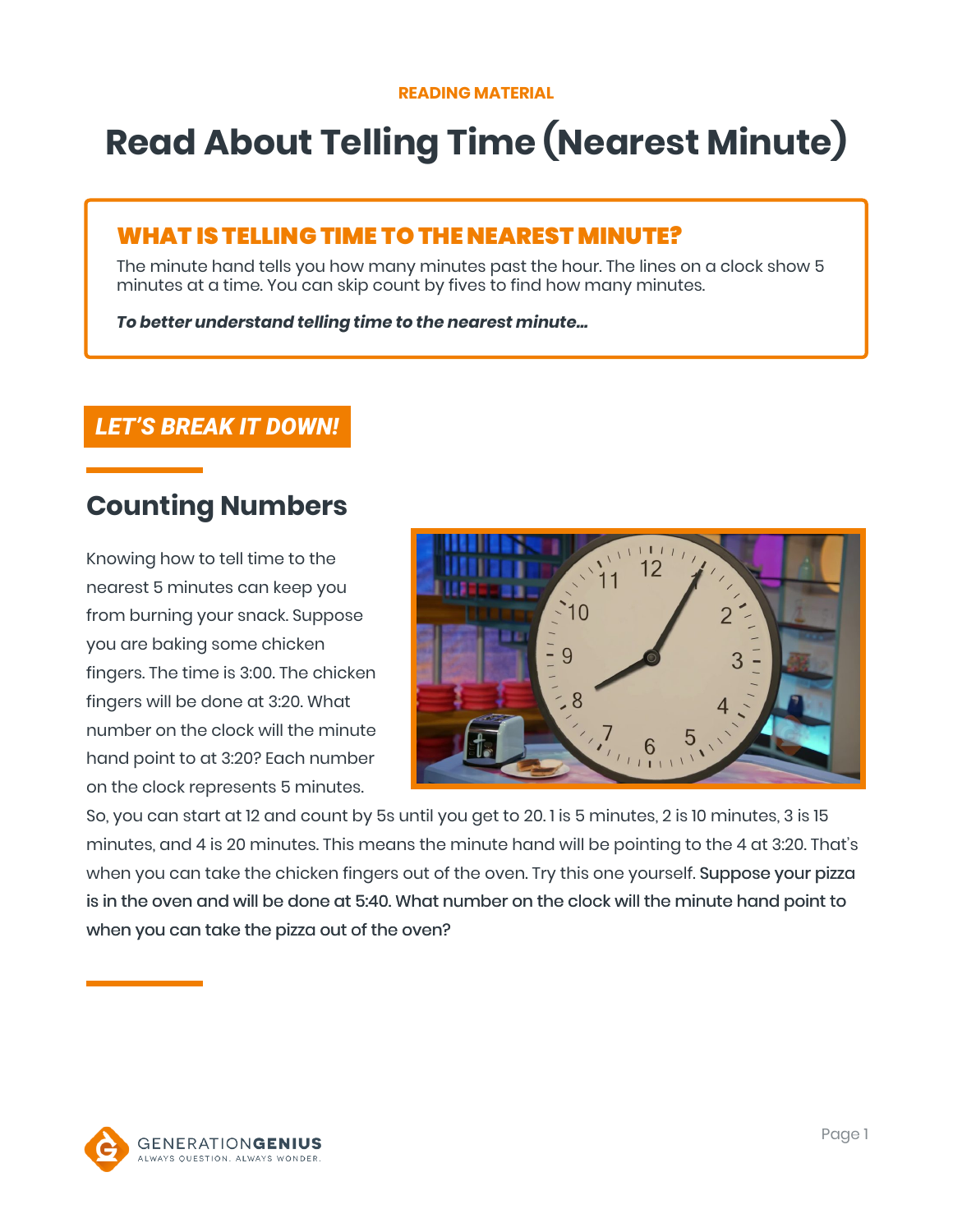## **Counting Ticks**

Knowing how to tell time to the nearest minute can help make sure you do not miss your bus. Suppose a clock shows that the time your bus picks you up is when the hour hand is between 7 and 8 and the minute hand is 2 dashes past 7. You can figure out what time the bus picks you up by first naming the hour. The



hour hand is between 7 and 8, so the hour is 7 because you always choose the number that comes first. Each number on the clock represents 5 minutes, so you can count by 5s to 7: 1 is 5 minutes, 2, is 10 minutes, 3 is 15 minutes, 4 is 20 minutes, 5 is 25 minutes, 6 is 30 minutes, and 7 is 35 minutes. Each dash represents 1 minute. So, start at 35 and count on by 1s to get the minutes: 35, 36, 37. The bus picks you up at 7:37. Try this one yourself. Suppose a clock shows that the time your bus drops you off after school is when the hour hand is between 3 and 4 and the minute hand is 3 dashes past 2. What time does the bus drop you off?

# **All Types of Clocks**

Once you know how to read one analog clock, you can read any clock. Some clocks have different symbols for the numbers. There is even a clock that uses dominos for the numbers. Telling the time works the same no matter what the symbols are. There are 12 symbols, each 5 minutes apart. Start by



finding where the 1 should be on the clock and think of that symbol as 1, the second symbol as 2, and continue around the clock until you get to 12 so you can use the numbers you are used to. This can work even if the clock has no numbers because you can place the numbers where they should be. Suppose the hour hand is between the symbols V and VI, which are Roman numerals for 5 and 6. And suppose the minute hand is pointing to X, which is the Roman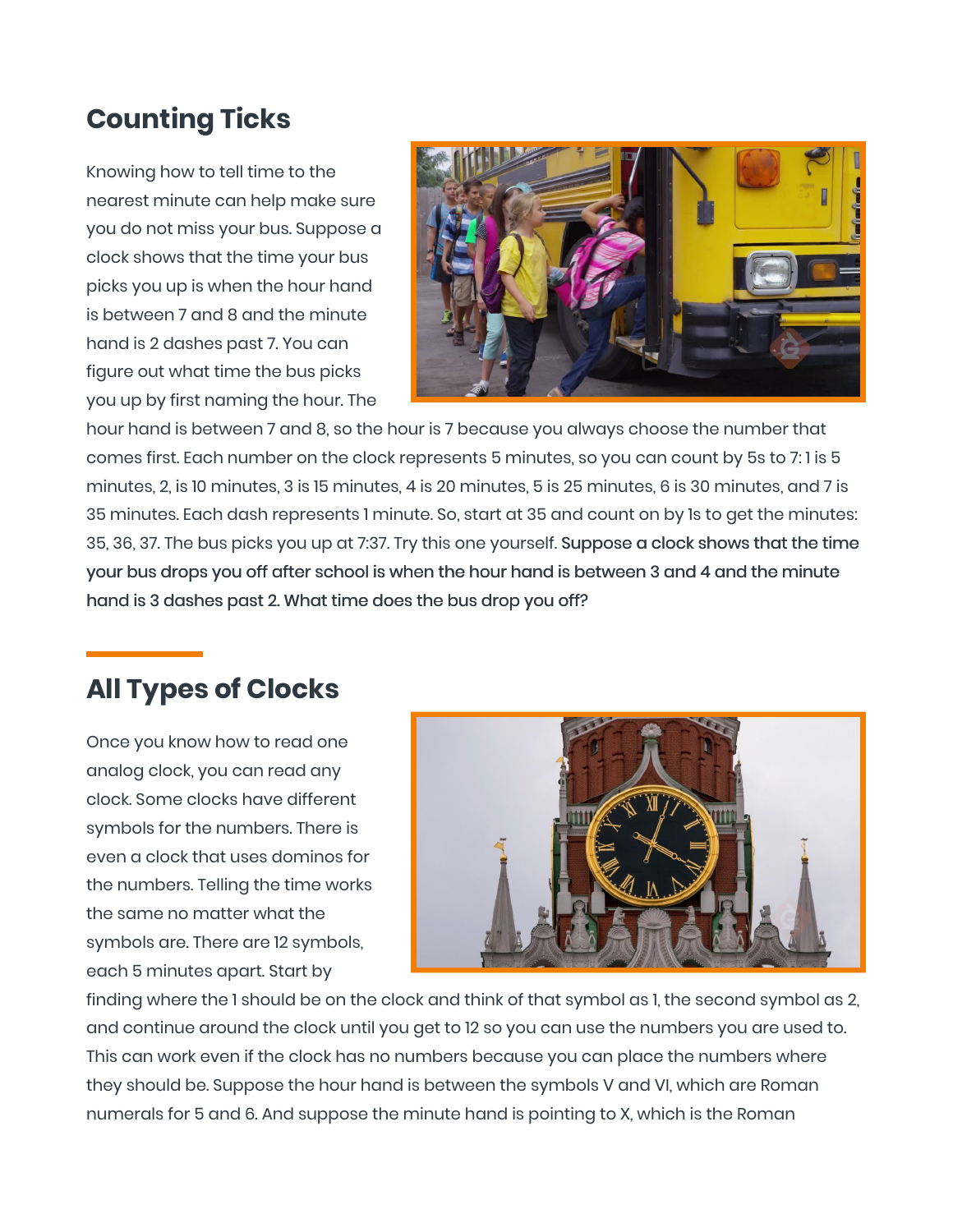numeral for 10. What time is on the clock? The hour is 5 because the hour hand is between 5 and 6 and 5 is the number that comes first. If you count by 5s from the first symbol to 10, that is 50. So, the time is 5:50. Try this one yourself. Suppose a clock has no numbers on it. The minute hand points straight up and the hour hand points to the right. What time is on the clock? You can draw a picture to help you.

### *TELLING TIME (NEAREST MINUTE) VOCABULARY*

| <b>Clock</b>                | A tool used to measure time by using hands on a round dial or by showing digits.                             |
|-----------------------------|--------------------------------------------------------------------------------------------------------------|
| <b>Roman</b><br>numerals    | A number system that started in ancient Rome.                                                                |
| <b>Grandfather</b><br>clock | A clock in a tall case that runs using a pendulum and weights.                                               |
| <b>Analog clock</b>         | A tool for reading time with a shorter hand that shows the hour and a longer hand that<br>shows the minutes. |
| <b>Digital clock</b>        | A clock that shows the time by using digits.                                                                 |
| <b>Digits</b>               | Any numeral from 0 to 9: 0, 1, 2, 3, 4, 5, 6, 7, 8, 9.                                                       |

### *TELLING TIME (NEAREST MINUTE) DISCUSSION QUESTIONS*

#### **How many minutes are in 1 hour? Does each number on the clock represent 1 minute?**

There are 60 minutes in 1 hour. No, each number on the clock represents 5 minutes.

#### **Show the time 1:50 on the analog demonstration clock. Is the time 1:10? Explain.**

No, the minute hand is pointing to the 10. You count by 5s to the number 10 to find the minutes: 5, 10, 15, 20, 25, 30, 35, 40, 45, 50. The time is 1:50.

#### **Explain where you would draw the hands to show 7:17.**

The hour is 7, so the hour hand goes between 7 and 8. For the minute hand, count to the nearest 5: 1 is 5 minutes, 2 is 10 minutes, and 3 is 15 minutes. 17 is 2 dashes past 15, so count 2 dashes past